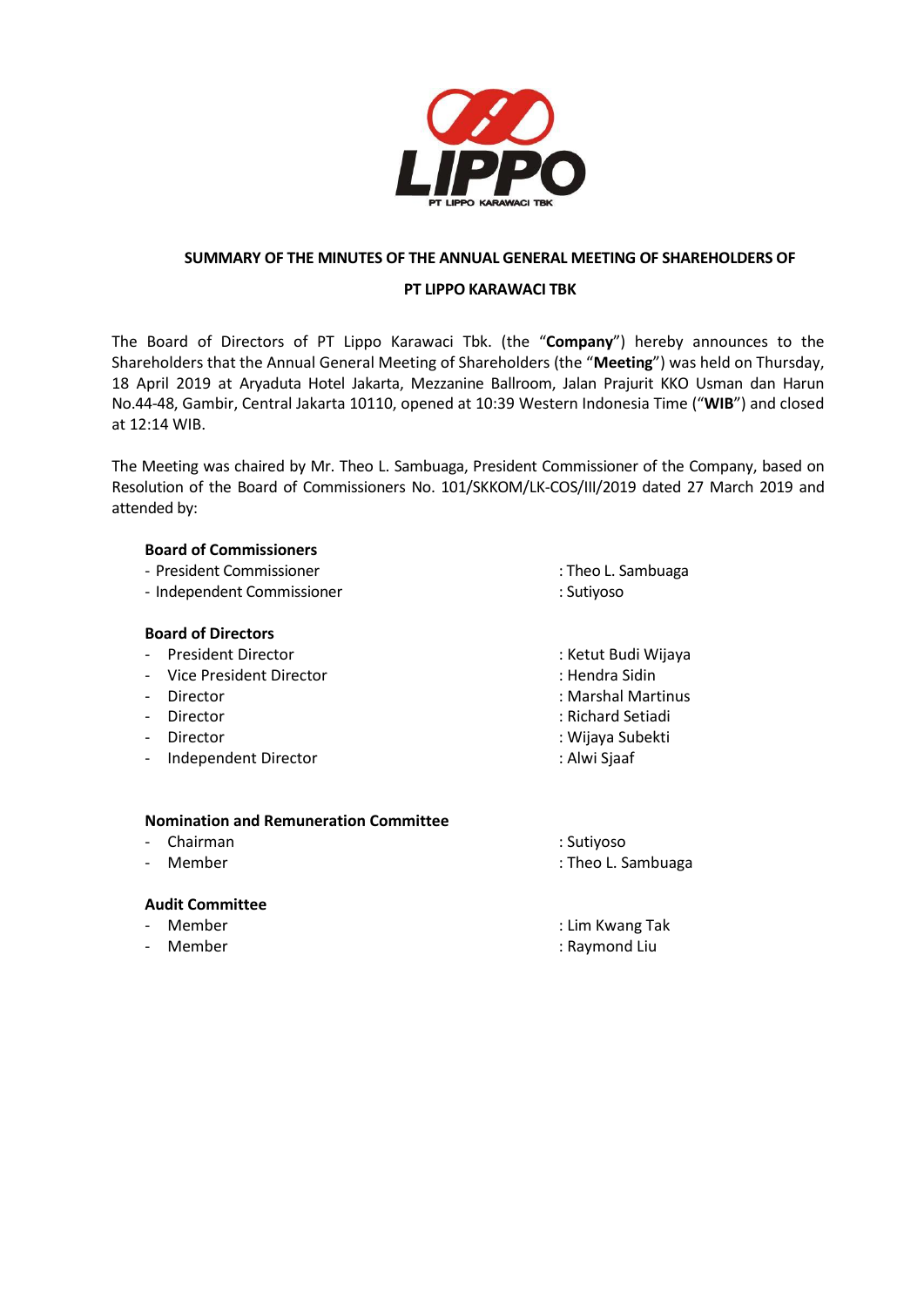The Summary of Minutes of the Meeting is in accordance with the provisions in paragraph (1) article 32 of OJK Regulations No. 32/2014 as follows:

#### **A. Quorum of Shareholders' Attendance**

The Meeting was attended by 20.257.003.534 shares released by the Company which is 88,957% from 22.771.585.119 (twenty two billion seven hundred seventy one million five hundred eighty five thousand and nineteen) shares which is the total number of shares released by the Company after being deducted by the number of shares bought back by the Company until 26 April 2019 and has the valid right to vote.

Requirements for quorum for the Meeting as stipulated in 14 paragraph (1a) of the Company's Articles of Association, Article 26 Regulation of the Financial Services Authority No. 32/POJK.04/2014 ("**POJK 32**") and Article 86 paragraph (1) Law No. 40 of 2007 concerning Limited Liability Companies ("**Company Law**") has been fulfilled.

#### **B. Opportunities to ask questions and/or give opinions regarding the Meeting Agenda**

At the end of each discussion of the agenda of the Meeting, the Chairperson of the Meeting provides an opportunity for shareholders or their representatives who are present at the Meeting ("**Shareholders**") to raise questions and/or provide opinions or suggestions relating to the Agenda being discussed.

#### **C. Mechanism for Decision Making of the Meeting**

Each share gives the holder the right to cast 1 (one) vote. In accordance with the provisions of article 14 paragraph 16 of the Articles of Association of the Company which are also included in the Meeting Rules and Rules that are shared and read and approved by the Shareholders in the Meeting, decision-making is based on deliberation to reach consensus. In the event that a decision based on deliberation for consensus is not reached, then the decision is taken by voting based on the vote agreed more than 1/2 (half), part of the number of votes issued legally at the Meeting for the agenda of the first to fourth and sixth agenda, and taken voting based on the vote agreed more than 2/3 (two thirds), part of the number of votes issued legally at the Meeting for the agenda of the fifth Meeting.

#### **D. Independent Vote Counter**

The Company has appointed an independent party namely Notary Ms. Ir. Nanette Cahyanie Handari Adi Warsito, SH, as a Notary in DKI Jakarta to carry out the counting and validation of the votes.

#### **E. Decision of the Meeting**:

All matters discussed and decided at the Meeting are set forth in the minutes of the Minutes of General Meeting Annual Shareholders number 41 dated April 18, 2019 made by Notary Ir. Nanette Cahyanie Handari Adi Warsito, SH, which essentially contains the following:

#### **First Agenda**

The approval and ratification of the Company's Annual Report for the financial year ended on 31 December 2018, and the granting of release and discharge (acquit et de charge) to all members of the Board of Directors and the Board of Commissioners of the Company for their management and supervisory action taken during the financial year ended on 31 December 2018.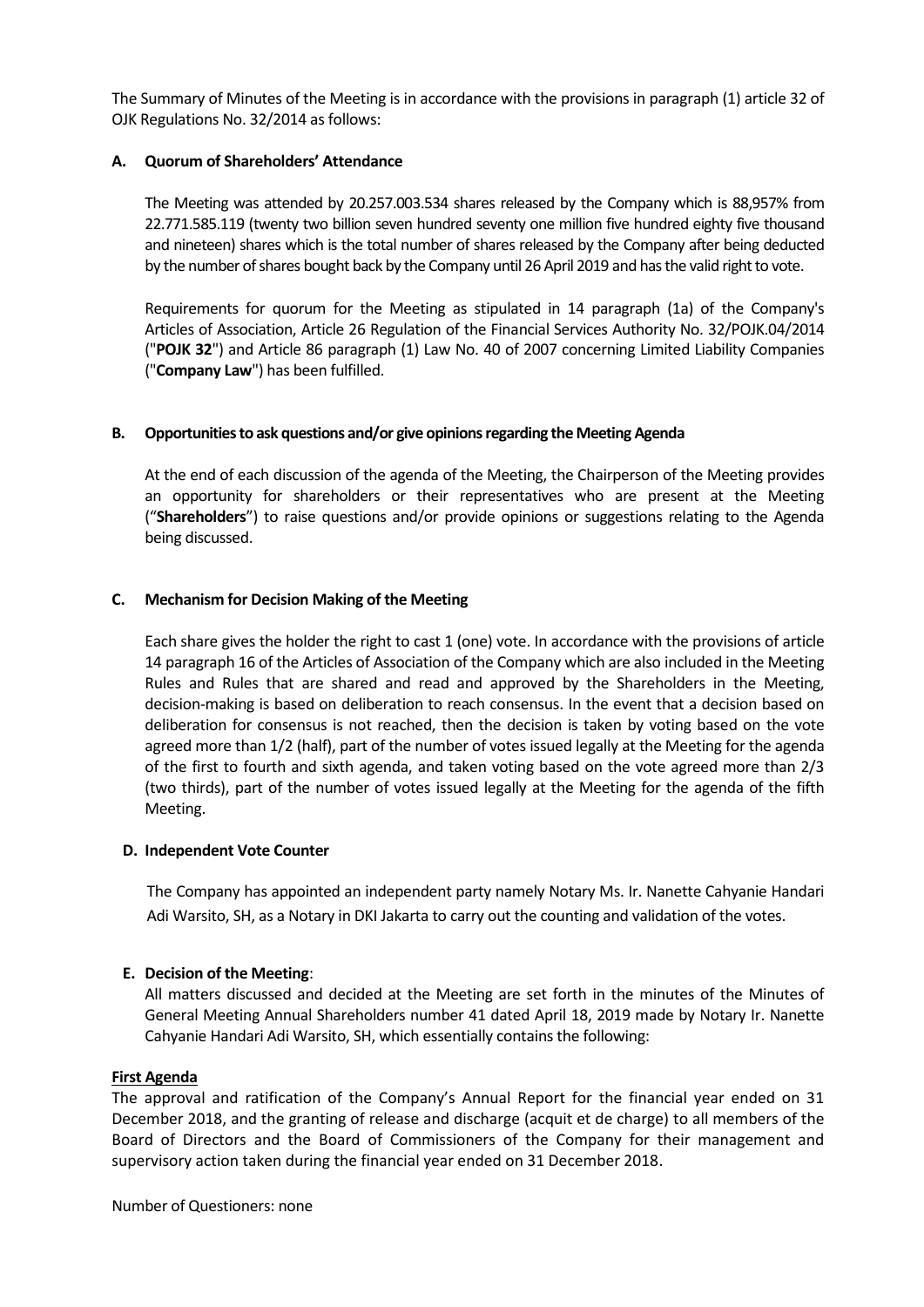Vote Calculation Results:

| <b>Against</b>           |                          | <b>Abstain</b> |      | For            |     |
|--------------------------|--------------------------|----------------|------|----------------|-----|
| <b>Shares</b>            | %                        | <b>Shares</b>  | %    | <b>Shares</b>  | %   |
| $\overline{\phantom{0}}$ | $\overline{\phantom{a}}$ | 70.827.900     | 0,35 | 20.257.003.534 | 100 |

Thus, the Meeting with the most votes being 20.257.003.534 shares (100%) decided:

- 1. Approve and ratify the Company's Annual Report regarding the condition and running of the Company's business activities, which included the Consolidated Financial Statements of the Company and Subsidiaries for the financial year ended 31 December 2018, including reports on business activities derived from main business activities of the Company and the Board of Commissioners' Supervisory Task Report;
- 2. Approve and ratify the Consolidated Financial Statements of the Company and its Subsidiaries consisting of Consolidated Financial Position Statements as at 31 December 2018 and Consolidated Statements of Profit and Loss and Other Comprehensive Income, Consolidated Changes in Equity Reports and Consolidated Cash Flow Statements for the year ended that date that have been audited by Saptoto Agustomo from Amir Abadi Jusuf, Aryanto, Mawar & Rekan Public Accountants with a "reasonable without modification" opinion, as evidenced in the Report of the Public Accountant Number 00097/2.1030/AU.1/03/0499-2/1/III/2019 dated 1 March 2019.
- 3. Provide full release of responsibility to all members of the Board of Directors and Board of Commissioners of the Company for the management and supervision actions that has been carried out for the financial year ended 31 December 2018 (*acquit et de charge*), insofar as their actions include related actions with business activities which are related to the main business activities of the Company reflected in the Consolidated Financial Statements of the Company and the Company's Annual Report for the financial year ended 31 December 2018.

#### **Second Agenda**

The determination of the use of the Company's profit from the financial year ended on 31 December 2018.

Number of Questioners: none. Vote Calculation Results:

| <b>Against</b> |   | <b>Abstain</b> |       | For            |     |
|----------------|---|----------------|-------|----------------|-----|
| <b>Shares</b>  | % | <b>Shares</b>  | %     | <b>Shares</b>  | %   |
|                |   | 27.350.000     | 0,135 | 20.257.003.534 | 100 |

Thus, the Meeting with the most votes being 20.257.003.534 shares (100%) decided:

With consideration to the Company's need to sufficient capital and funding required for operational activities, working capital and the development planning of the Company, the Board of Directors proposes the shareholders to:

- 1. Approve to not distribute dividends for the financial year ended 31 December 2018.
- 2. Approve setting a fund of Rp 1 billion to be set aside as a reserve fund as referred to in Article 70 of the Company Law and Article 23 of the Company's Articles of Association.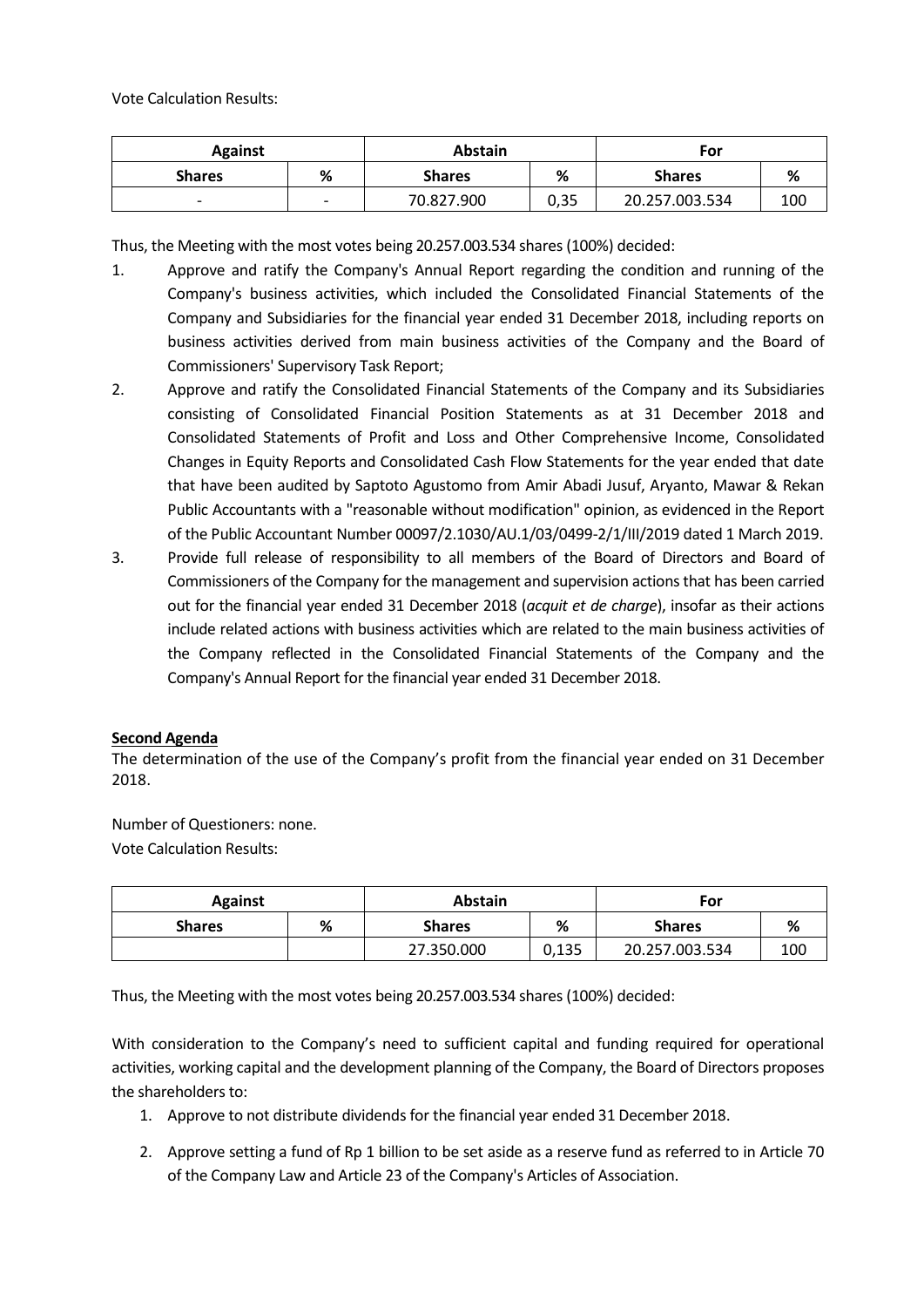3. Agree that the remaining net profit of the Company after deducting dividends and reserve funds, namely Rp694 Billion (six hundred ninety four billion Rupiah) will be recorded as retained earnings of the Company.

# **Third Agenda**

The appointment of a Registered Public Accountant Firm to audit of the Company's books for the financial year ended on 31 December 2019.

Number of Questioners: none. Vote Calculation Results:

| <b>Against</b> |       | <b>Abstain</b> |   | For            |        |
|----------------|-------|----------------|---|----------------|--------|
| <b>Shares</b>  | ℅     | <b>Shares</b>  | % | <b>Shares</b>  | %      |
| 102.232.700    | 0,505 |                |   | 20.154.770.834 | 99,495 |

Thus, the Meeting with the most votes being 20.154.770.834 shares (99, 495%) decided :

- 1. Appoint AP Saptoto Agustomo with Public Accountant License Number No. AP 0499 and KAP Amir Abadi Jusuf, Aryanto, Mawar and Partners to conduct audit of the Consolidated Financial Statements of PT Lippo Karawaci Tbk and Subsidiaries for the year ended December 31, 2019.
- 2. Gives authority to the Board of Commissioners and/or the Board of Directors of the Company to determine the wage and other requirements for the KAP and determine the replacement KAP in the case where the appointed KAP is, for any reason, unable to complete the audit of the Company's Financial Statements in 2019

# **Fourth Agenda**

The change of the composition of the members of the Board of Commissioners, including the Independent Commissioners, and/or Board of Directors, and determination of honorariums/salaries and benefits of members of the Board of Commissioners and the Board of Directors of the Company.

Number of Questioners: none. Vote Calculation Results:

| <b>Against</b> |       | <b>Abstain</b> |   | For            |        |
|----------------|-------|----------------|---|----------------|--------|
| <b>Shares</b>  | %     | <b>Shares</b>  | % | <b>Shares</b>  | %      |
| 81.769.900     | 0.404 |                |   | 20.175.233.634 | 99,596 |

Thus, the Meeting with the most votes being 20.175.233.634 shares (99,596%) decided to:

- 1. Accept the resignation of Mr. Theo L. Sambuaga, Mr. Agum Gumelar, Mr. Farid Harianto and Mr. Sutiyoso from their respective positions as President Commissioner and Independent Commissioners and release them of their duties and responsibilities from their respective positions, starting from the closing of this Meeting.
- 2. Appoint Mr. John A. Prasetio as Independent President Commissioner, Mr. Anangga W. Roosdiono as Independent Commissioner, Mr. Stephen Riady, Mr. Kin Chan, and Mr. George Raymond Zage III respectively as Commissioner, starting from the closing of this Meeting until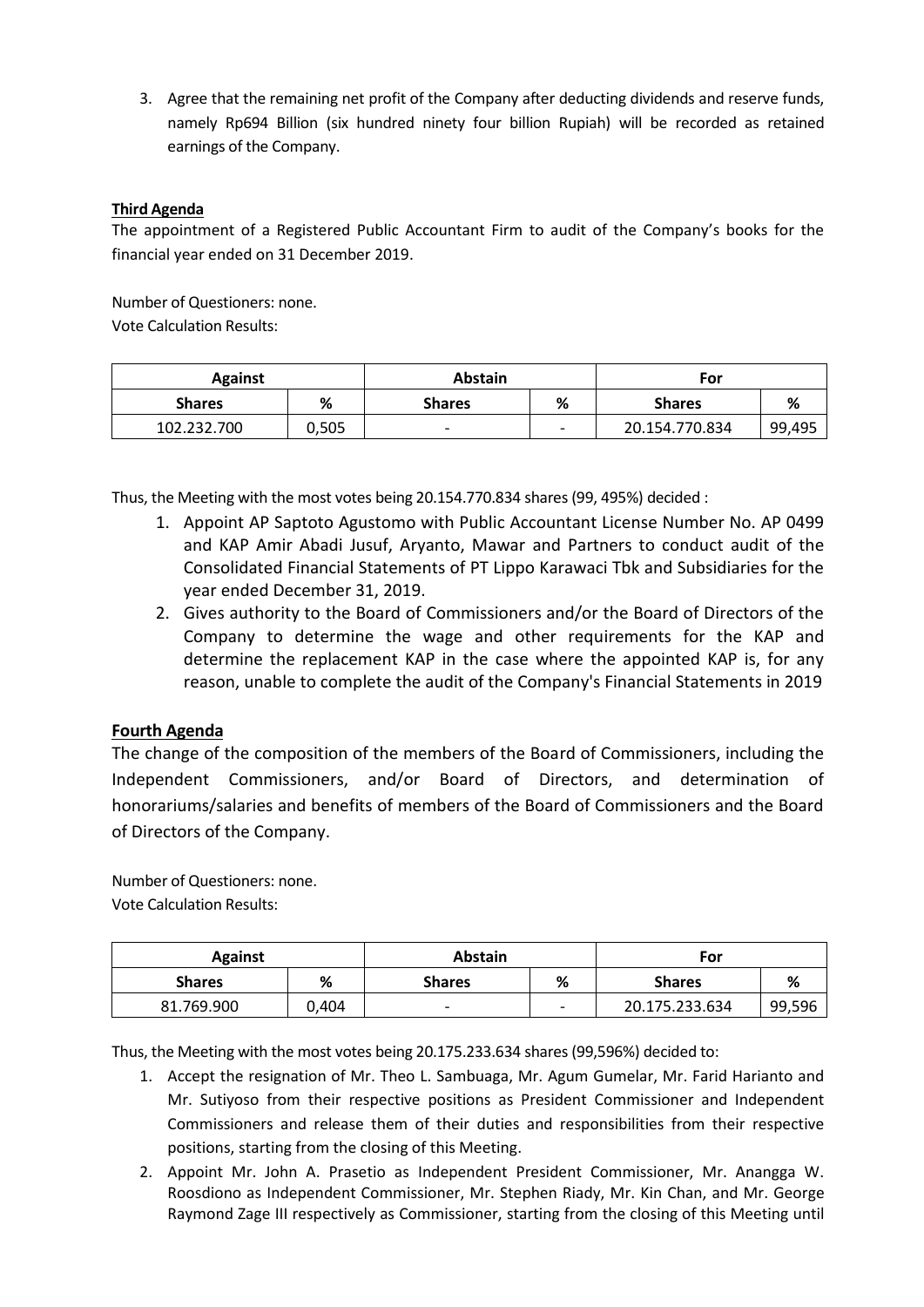the closing of the Annual General Meeting of Shareholders held in 2021.

- 3. Respectfully dismiss all members of the Company's Board of Directors as of the closing of the Meeting and release them of their duties and responsibilities from their respective positions, starting from the closing of this Meeting.
- 4. Appoint Mr. John Riady and Mr. Surya Tatang as Directors, reappoint Mr. Ketut Budi Wijaya as President Director, Mr. Alwi R. Sjaaf and Mr. Marshal Martinus Tissadharma as Directors of the Company. Thus the composition of the Company's Board of Commissioners and Directors as of the closing the Meeting until the closing of the Annual General Meeting of Shareholders held in 2021 is as follows:

In connection with the dismissal and appointment of the Company's management, thus the composition of the Board of Commissioners and Directors of the Company as of the closing of this Meeting until the closing of the Annual General Meeting of Shareholders held in 2021 becomes as follows :

#### **BOARD OF COMISSIONERS:**

Independent President Commissioner John A. Prasetio Independent Commissioner Anangga W. Roosdiono Commissioner Commissioner Commissioner

# **BOARD OF DIRECTORS**

President Director **Accord Accord President Director** Accord Accord Accord Accord Accord Accord Accord Accord Accord Accord Accord Accord Accord Accord Accord Accord Accord Accord Accord Accord Accord Accord Accord Accord Director John Riady Director Surya Tatang Director Surya Tatang Surya Tatang Surya Tatang Surya Tatang Surya Tatang Surya Tatang Surya Tatang Surya Tatang Surya Tatang Surya Tatang Surya Tatang Surya Tatang Surya Tatang Surya Tatang Surya Tat Director Alwi Sjaaf

Stephen Riady Kin Chan George Raymond Zage III

Director Marshal Martinus Tissadharma

The Independent Commissioner proposed by the Nomination and Remuneration Committee of the Company has stated that he is independent and meets the requirements as an Independent Commissioner under Article 21 paragraph (2) of the Financial Services Authority Regulation Number 33/POJK.04/2014 concerning Directors and Commissioners of Issuers or Public Companies.

- 5. Approve the authorization of the Company's Nomination and Remuneration Committee to determine the amount of honorarium/salary, allowances, incentives and/or other remuneration for members of the Board of Commissioners and Directors of the Company.
- 6. Giving the power of substitution to the Board of Directors of the Company to restate the Meeting's decision on its own Notary deed and then notify the changes in the composition of the Company's Board of Commissioners and Directors to the Ministry of Law and Human Rights of the Republic of Indonesia/

#### **Fifth Agenda**

Approval for the amendment and/or adjustment of the Company's Articles of Association.

Number of Questioners: none.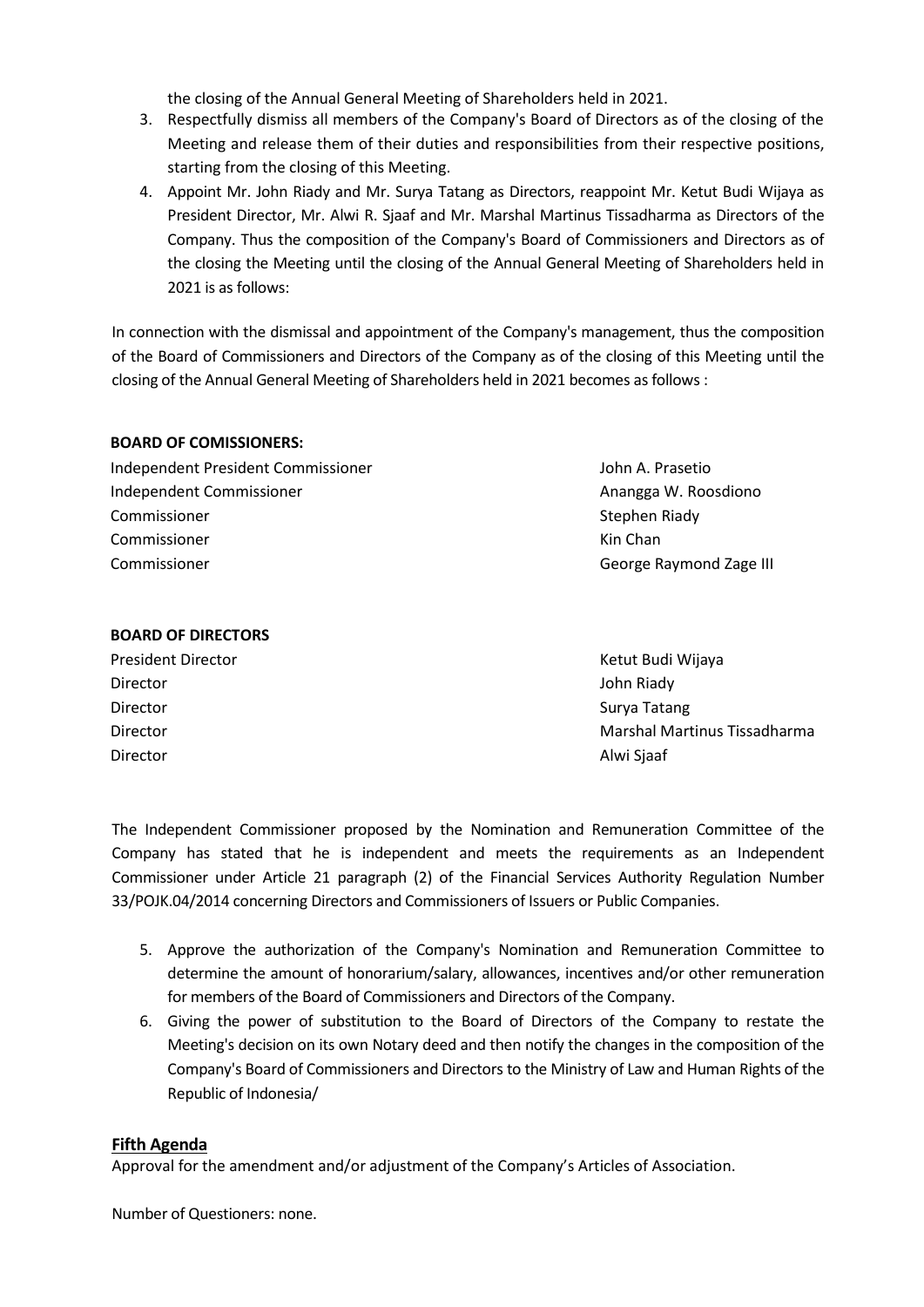Vote Calculation Results:

| <b>Against</b> |        | <b>Abstain</b> |                          | For            |        |
|----------------|--------|----------------|--------------------------|----------------|--------|
| <b>Shares</b>  | ℅      | <b>Shares</b>  | %                        | <b>Shares</b>  | %      |
| 2.269.819.647  | 11.205 |                | $\overline{\phantom{0}}$ | 17.987.183.887 | 88,795 |

Thus, the Meeting with the most votes being 17.987.183.887 shares (88,795%) decided to:

- 1. Approve changes to Article 3 of the Company's Articles of Association.
- 2. Approve the amendment to Article 4 paragraph 1 to be the following: "*The Company's authorized capital amounts to Rp. 9,200,000,000,000.00 (nine trillion two hundred million billion Rupiah) divided into 92,000,000,000 (ninety two billion) shares each with a nominal value of Rp 100.00 (one hundred rupiah) per share.*"
- *3.* Approve the changes to Article 15 paragraph 3 to be the following*:*

"*Members of the Board of Directors are appointed by the General Meeting of Shareholders for the period of 1 (one) term from the closing of the General Meeting of Shareholders that appoints the member of the Board of Directors until the closing of the second annual General Meeting of Shareholders after their appointment date, without any prejudice to the right of the General Meeting of Shareholders to dismiss the members of the Board of Directors at any time. Such termination is valid from the closing of the Meeting which decides the termination, except if the date of dismissal is determined otherwise by the General Meeting of Shareholders.*"

*4.* Approve the changes to Article 18 paragraph 5 to be the following:

"*Members of the Board of Commissioners are appointed by the General Meeting of Shareholders for the period of 1 (one) term, starting from the closing of the General Meeting of Shareholders that appoints the members of the Board of Commissioners until the closing of the second Annual General Meeting of Shareholders after their appointment date, without prejudice to the right of the General Meeting of Shareholders to dismiss the members of the Board of Commissioners at any time.*

*Such termination is valid from the closing of the Meeting which decides the termination, except if the date of dismissal is determined otherwise by the General Meeting of Shareholders.*"

*5.* Approve the changes to Article 22 paragraph 5 to be the following:

" *Notification of dividends and temporary dividends is announced at least in 1 (one) Indonesian*  language daily newspaper with wide national circulation, with due observance of laws and *regulations in the Capital Market sector.*"

- 6. Approve to compile and restate all the provisions in the Articles of Association in connection with the changes as mentioned previously.
- 7. Giving power and authority to the Directors of the Company with the power of substitution to take all necessary actions relating to the decision of the agenda of this Meeting, including compiling and restating all Articles of Association in a Notary Deed and submitting it to the competent authority to obtain approval and/or receipt notification of amendment to the Articles of Association, do everything deemed necessary and useful for this purpose with none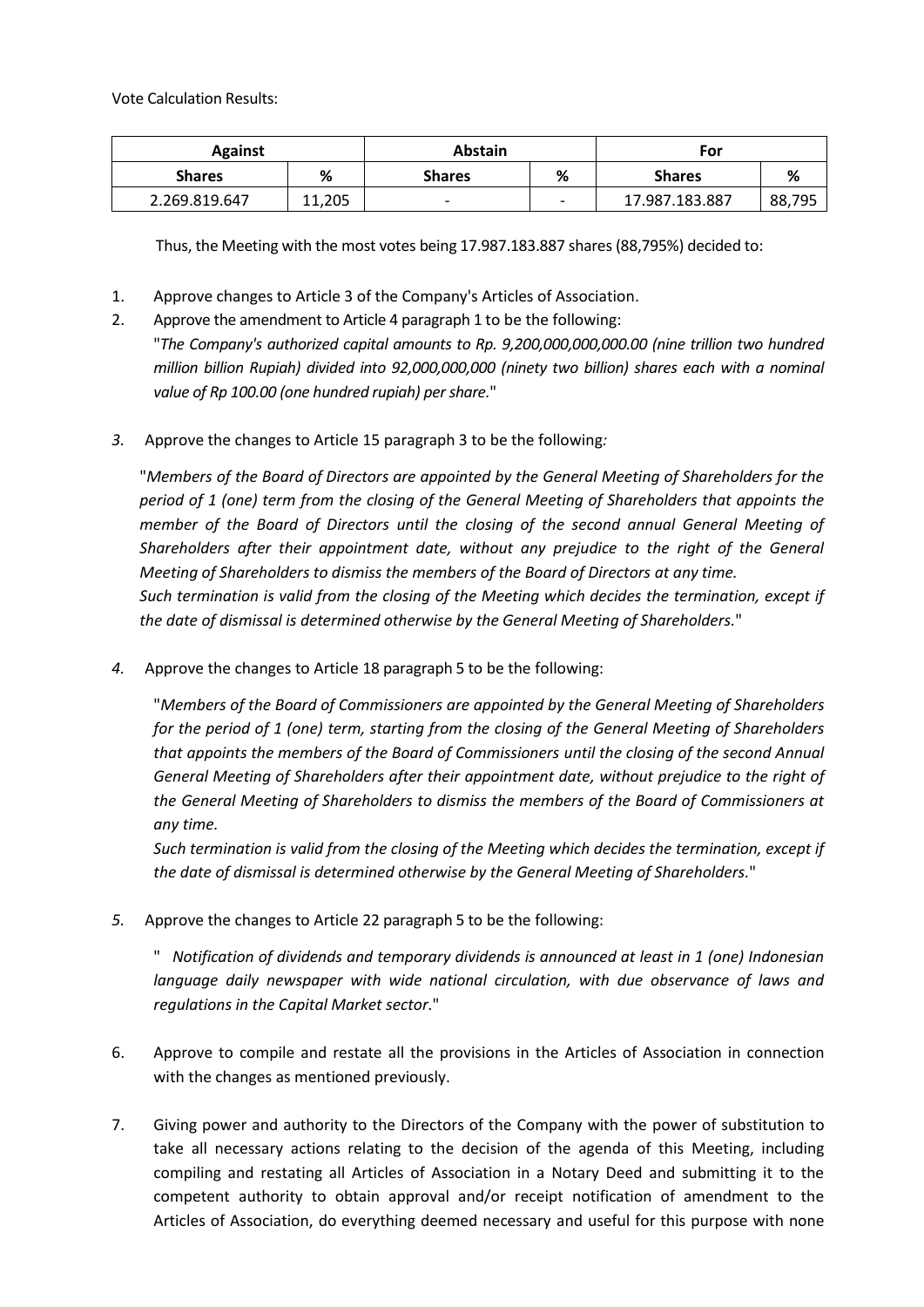being excluded, including to make additions and or changes to the amendments to the Articles of Association required by the authorized agency.

## **Sixth Agenda**

Approval for the proposed Rights Issue (Rights Issue IV ("PUT IV")) and increase of issued and paid-up capital in the context of PUT IV.

Number of Questioners: none.

Vote Calculation Results:

| <b>Against</b> |       | <b>Abstain</b>           |   | For            |        |
|----------------|-------|--------------------------|---|----------------|--------|
| <b>Shares</b>  | %     | <b>Shares</b>            | % | <b>Shares</b>  | %      |
| 1.998.569.898  | 9,866 | $\overline{\phantom{0}}$ | - | 18.258.433.636 | 90,134 |

Thus, the Meeting with the most votes being 18.258.433.636 saham (90,134%) decided to:

- 1. Approve the Company's plan to conduct a Limited Public Offering IV (PUT IV) to Shareholders by issuing Pre-emptive Rights as much as 48,000,000,000 ordinary shares in the name with a nominal value of Rp100 per share offered in accordance with POJK 32/2015 which is an implementation of Law of the Republic of Indonesia No. 8 of 1995 dated November 10, 1995 concerning Capital Market.
- 2. Approve changes to the Company's Articles of Association in connection with decisions taken and/or approved in the agenda of the Meeting, including but not limited to amendments to Article 4 paragraph 2 of the Company's Articles of Association concerning Capital, by increasing the Company's Issued Capital and Paid-up Capital in accordance with the results of the PUT IV.
- 3. Gives power and authority to the Board of Directors of the Company to carry out every and all actions relating to matters relating to PUT IV, including but not limited to:
	- i. determine with certainty the number of shares issued in relation to PUT IV;
	- ii. determine the ratio of shareholders entitled to the Rights Issue;
	- iii. determine the launching price in relation to PUT IV;
	- iv. determine the date of the Register of Shareholders entitled to Rights Issue;
	- v. determine the Schedule of PUT IV;
	- vi. sign the documents required in the framework of PUT IV, including Notary deeds and their amendments and/or additions;
	- vii. register the Company's shares in collective safekeeping in accordance with the applicable laws and regulations;
	- viii. register additional shares of the Company in the Stock Exchange in the framework of PUT IV;
	- ix. do all and every action that is needed in connection with PUT IV, without any action being excluded, all of them by taking into account the provisions of the applicable laws and regulations and applicable regulations in the Capital Market.